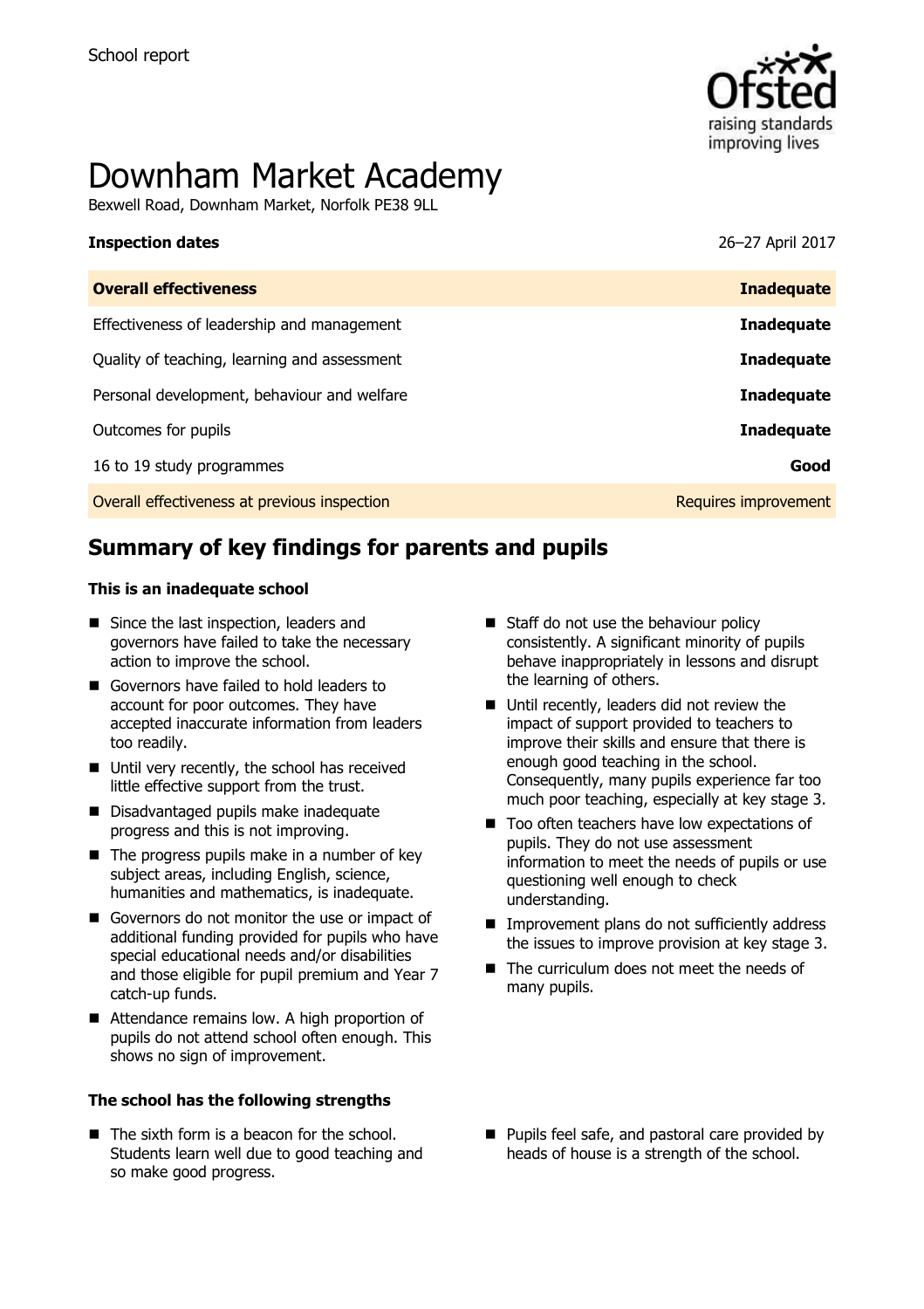

# **Full report**

In accordance with section 44(1) of the Education Act 2005, Her Majesty's Chief Inspector is of the opinion that this school requires special measures because it is failing to give its pupils an acceptable standard of education and the persons responsible for leading, managing or governing the school are not demonstrating the capacity to secure the necessary improvement in the school.

### **What does the school need to do to improve further?**

- As a priority, ensure that the new academy trust provides effective strategic leadership and efficient management arrangements for the school, so that foundations are laid for rapid and sustained improvement.
- Improve the quality of teaching, learning and assessment by:
	- ensuring that assessment information is well understood by teachers and pupils so that it can be used to plan effective lessons and accelerate progress
	- making sure that teachers have sufficiently high expectations, so that pupils are challenged to achieve their full potential, including the most able
	- ensuring that adults use effective questioning to check how far pupils' knowledge, understanding and skills have progressed.
- Improve the leadership and governance of the school and establish clear lines of accountability by:
	- setting performance management targets for staff that are sufficiently challenging and measurable and focus on improving outcomes for pupils
	- $-$  ensuring that leaders support staff whose skills need to develop, with high-quality training and clear evaluation
	- rapidly improving and embedding a system of self-evaluation which leaders and governors can use to review and challenge performance in all key stages and subjects across the school
	- reviewing the curriculum to ensure that it provides opportunities for all pupils to take courses which are appropriate to their needs and which fully support the next stage in their education, employment or training.
- Raise achievement of all pupils across key stages 3 and 4 and particularly for disadvantaged pupils by:
	- $\overline{a}$  closely monitoring the use of funding allocated to the school for pupil premium, Year 7 catch-up and pupils who have special educational needs and/or disabilities, to ensure that it is used appropriately and improves outcomes
	- monitoring systematically the progress of pupils so that underachievement at all key stages is identified and necessary interventions are put in place to secure better outcomes.
- **IMPROVE pupils' personal development, behaviour and welfare by:** 
	- taking decisive action to improve attendance overall, with a sharp focus on groups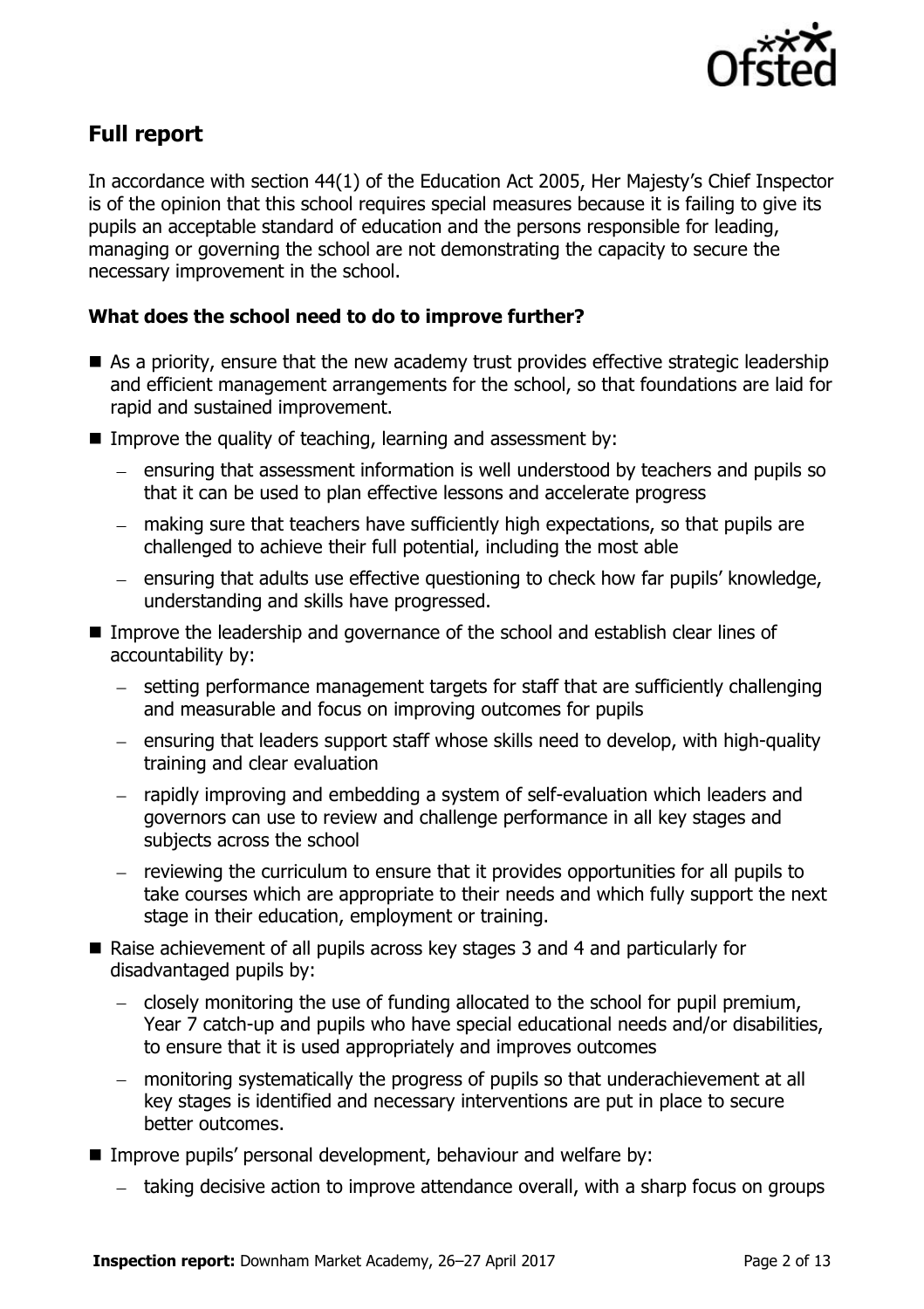

who do not attend school regularly enough

- ensuring that pupils fully understand the school's behaviour policy and that staff apply it consistently.

An external review of governance should be undertaken in order to assess how this aspect of leadership and management may be improved.

An external review of the school's use of the pupil premium should be undertaken in order to ascertain how this aspect of leadership and management may be improved.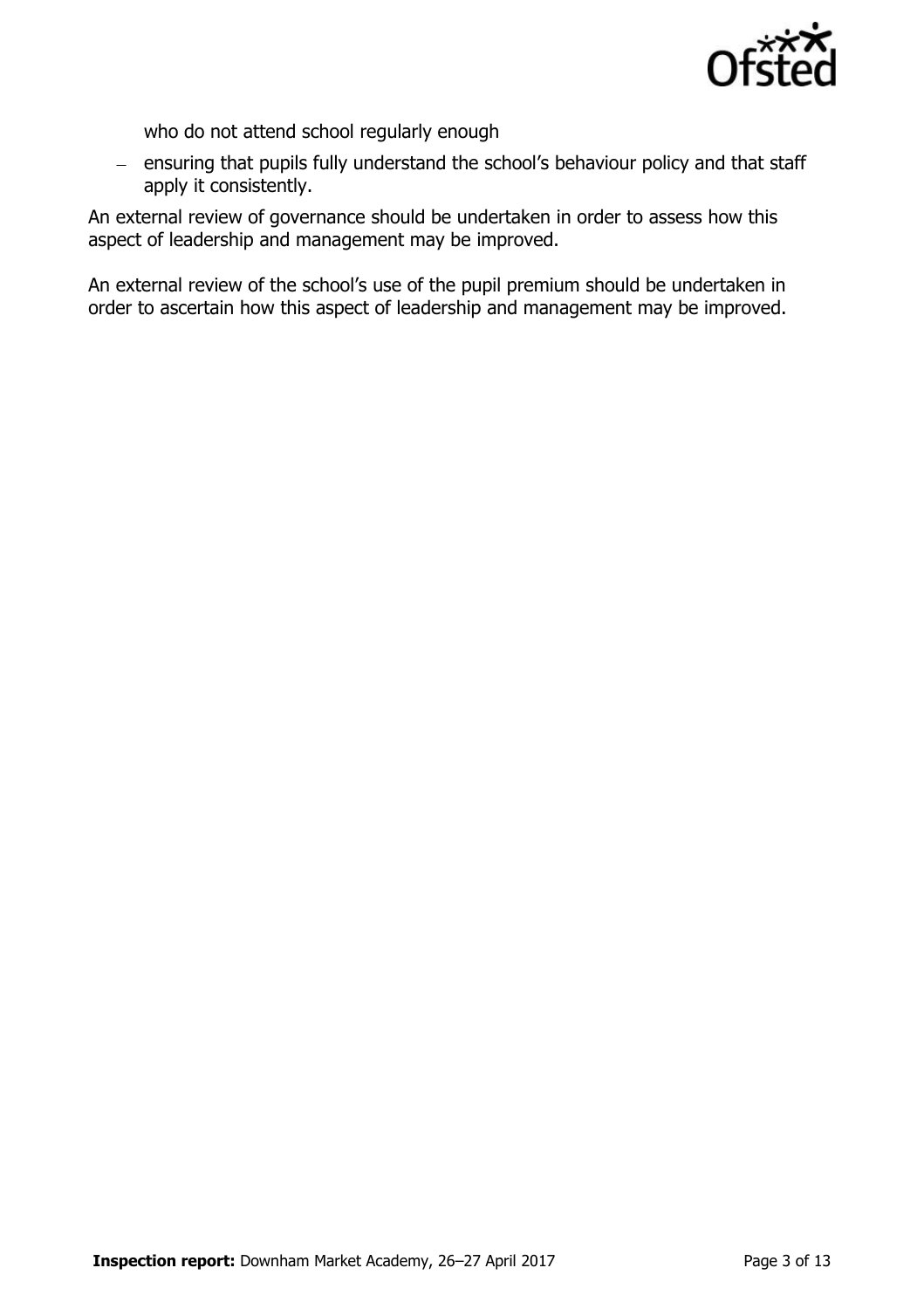

# **Inspection judgements**

#### **Effectiveness of leadership and management Inadequate**

- Senior leaders, governors and trustees have failed to make necessary improvements to the school since it first joined the academy trust.
- Ineffective leadership has been tolerated for too long. Leaders are not held to account for the impact of their work through an appropriately challenging process of performance management. The interim principal has now set new targets that are more appropriate. Governors acknowledge that the performance management process is not fit for purpose and has little impact on decisions about pay or on teachers' performance.
- Leaders have had considerable difficulty in recruiting and retaining teachers, particularly in science; this has contributed to a pattern of weak outcomes in this subject since the last inspection.
- The assessment system in place for key stage 3 is not understood well by pupils and staff. Consequently, it does not accelerate pupils' progress. At key stage 4, pupils said that they 'pay no attention' to targets as these are not helpful.
- The newly appointed interim principal has taken vital action to improve the outcomes of Year 11. The implementation of an improvement plan, which identifies urgent interventions supported through funds released by the trust, has had an impact. In January, outcomes were estimated to be even lower than the inadequate standards in 2016. Actions taken have now improved the likely achievement of Year 11, although standards remain very low.
- The trust appointed a new chief executive officer in February. A small group of governors, from both the local governing body and the trust, monitors the impact of actions identified in the improvement plan. However, this has happened too late to improve outcomes sufficiently for this year.
- School leaders and governors do not have a strategic plan for the use of additional funding for pupil premium, Year 7 catch-up and special educational needs. The significantly large amounts of additional funds are not set aside for the relevant groups but used as one single fund to support all school improvement. Outcomes for disadvantaged pupils remain extremely poor. There is no evidence that leaders have a clear rationale for spending the additional money or measure the impact on the progress made by eligible pupils.
- $\blacksquare$  Middle leaders say they have a sense that things are improving. However, some have an overgenerous view of the quality of teaching in their departments.
- Newly qualified teachers feel well supported. The school offers a number of training opportunities, but these have yet to have sufficient impact on the quality of teaching and the progress that pupils make.
- The use of early entry in a number of GCSE subjects, for pupils at the end of Year 10, contributed to much lower than national attainment in science, geography and history last year. These pupils commented that they did not have sufficient curriculum time to prepare properly. All most-able pupils took vocational qualifications last year and will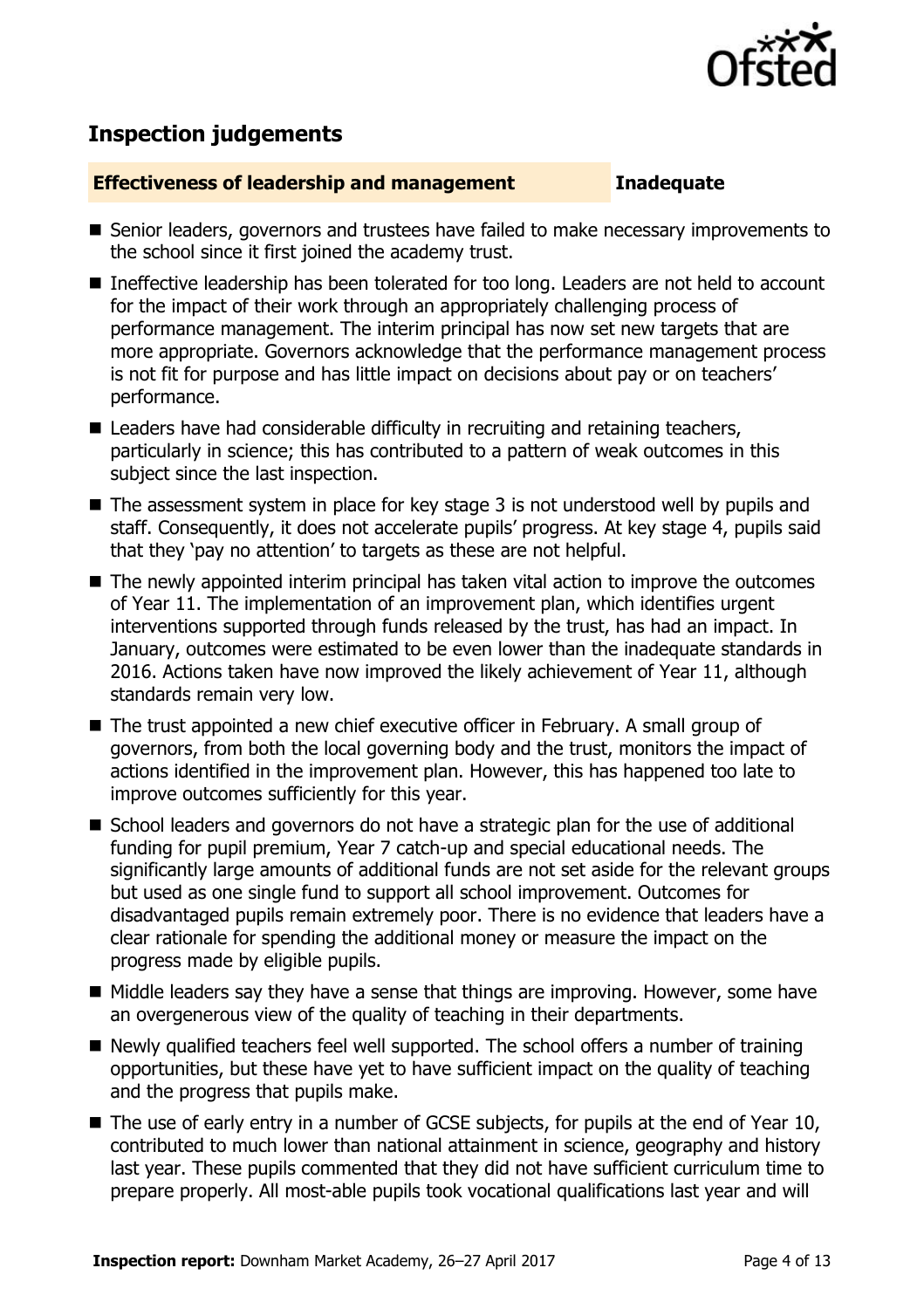

again this year. This does not offer appropriate challenge for a number of pupils. The interim principal has started to address this issue, but the previous curriculum continues to have a negative impact on outcomes for this academic year.

- The curriculum offers a broad range of subject choices, including vocational options and a number of extra-curricular opportunities including drama productions, music concerts, film clubs and other activities, some of which contribute towards a national award. The pupils spoke enthusiastically about the wide range of sports teams they could join, including swimming, netball and football, which they enjoy.
- Pupils' spiritual, moral, social and cultural development is promoted through a number of activities such as 'the girls' form' to help support confidence of girls, and pupils visiting a Royal Air Force base to grow confidence and teamwork. Pupils are involved in Remembrance Day commemorations and a comprehensive programme of personal, social and health education delivered through mostly well-planned tutor periods organised by heads of house. However, the regular absence of a large number of pupils means that they cannot take full advantage of tutor periods or other extracurricular opportunities provided by school.
- **Pupils are well prepared for their futures in their understanding of equality, tolerance** and fairness, but are unclear about some aspects of life in modern Britain, for example the principles of democracy.
- $\blacksquare$  It is recommended that newly qualified teachers are not appointed to the school.

### **Governance of the school**

- Governance of the school is inadequate. Governors have not held school leaders to account. They accepted too readily inaccurate assessment information from school leaders and this has allowed the decline in standards to continue without challenge.
- Due to a number of recent resignations, the local governing body is now comprised of a small group of committed governors who want to support the school. However, they are unclear about a number of aspects of school performance including the systems in place to ensure effective performance management, current standards of teaching and current assessment information.
- The written scheme of delegation lacks clarity about where responsibility lies. The local governing body and the trust are now working together to monitor performance in the school. This has come too late to avoid poor outcomes or improve attendance this academic year.
- Governors have not monitored the use and impact of additional funding for pupils who have special educational needs, Year 7 catch-up and pupil premium.

### **Safeguarding**

- $\blacksquare$  The arrangements for safeguarding are effective.
- The safer recruitment procedures are compliant. Appropriate checks are made about the suitability of staff to work with children. There is some confusion about the administration of this paperwork between the trust and the school. More clarity would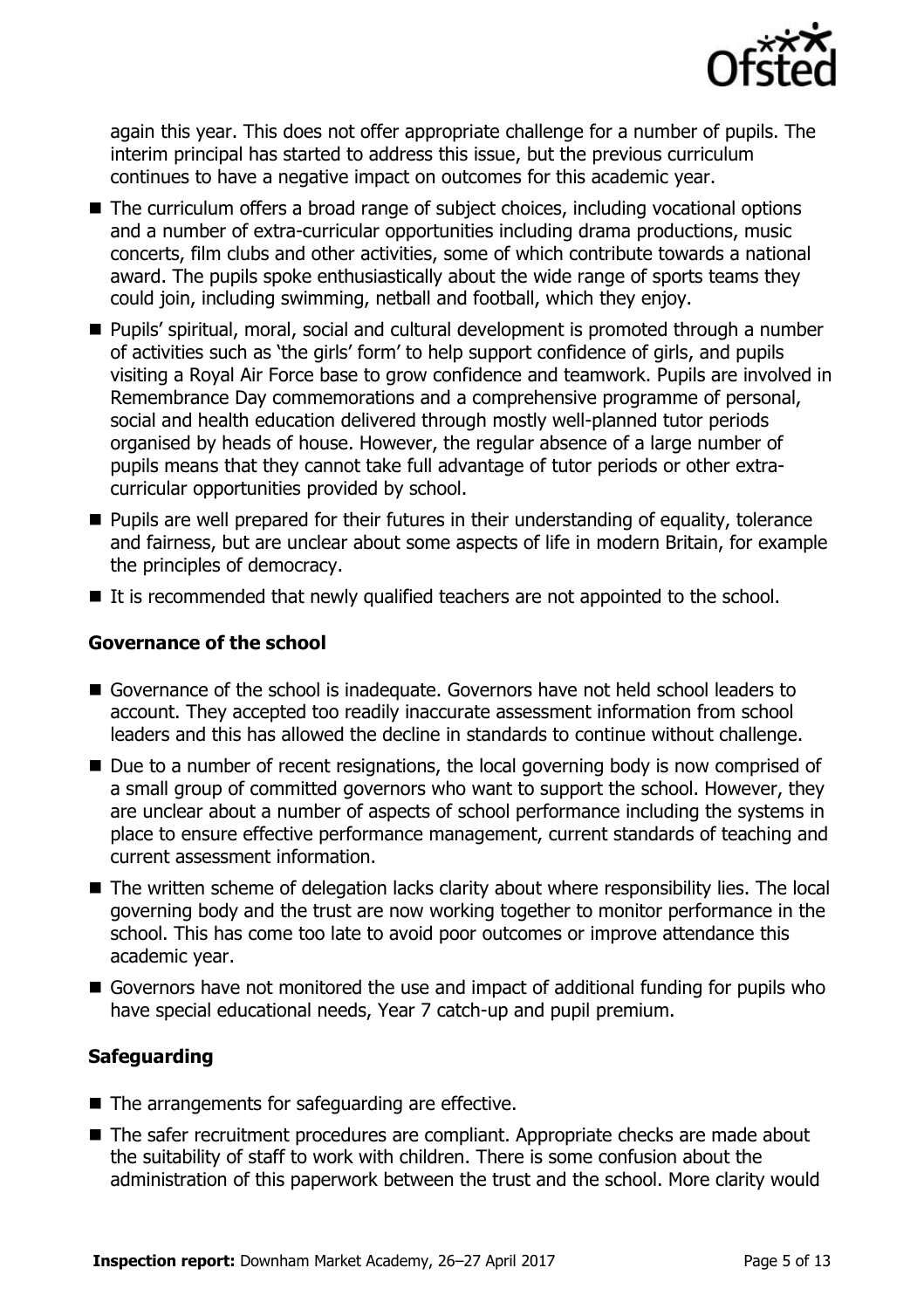

ensure greater security of this process.

- Staff receive information about how to recognise signs of abuse and 'Prevent' duty training has taken place. They know who to go to with concerns and a staff code of conduct and whistleblowing policy are in place.
- Referrals for children at risk are quickly processed and passed to the appropriate authority. Records are kept appropriately and are timely, secure and very thorough.
- **Pupils know how to keep themselves safe and understand the need for all aspects of** on-line safety, including sexting and peer-on-peer abuse. They know which adults they can approach in school if they have concerns.

### **Quality of teaching, learning and assessment Inadequate**

- **Pupils do not make the progress they should because of weak teaching in key subjects.**
- Teachers do not use questioning with sufficient skill to be sure that pupils have made gains in their knowledge, skills and understanding. This slows progress.
- Teaching is not well planned and does not allow all pupils to access the tasks set and make progress. For some pupils, the work is far too easy or lacks the challenge needed to accelerate progress.
- The teaching of literacy is generally weak. Standards of spelling, punctuation and grammar in too many pupils' books in key stage 3 show little improvement and in some the standard declines. Where teaching is stronger, teachers implement the school's literacy policy, for example, in the use of key words.
- A number of pupils' books show gaps in learning, sometimes due to absence, and it is unclear what support they receive to help them catch up.
- When teachers do not set well-defined tasks which interest and challenge pupils, behaviour in the classroom deteriorates and this disrupts learning.
- Too few pupils take advantage of opportunities to improve their work and so do not learn from their mistakes.
- There is some stronger teaching in the school, often at key stage 4 and especially in the sixth form. In art and physical education, teachers use their knowledge to plan purposeful activities that pupils respond to positively, making improvements in their learning. In English, a number of pupils in Year 11 recognise that due to recent improvements in the quality of teaching, their understanding of the demands of the GCSE examination has improved.
- Attendance by parents at meetings to talk about pupil progress has grown and the weekly newsletter seeks to keep parents informed about events, issues and developments at the school.

#### **Personal development, behaviour and welfare Inadequate**

#### **Personal development and welfare**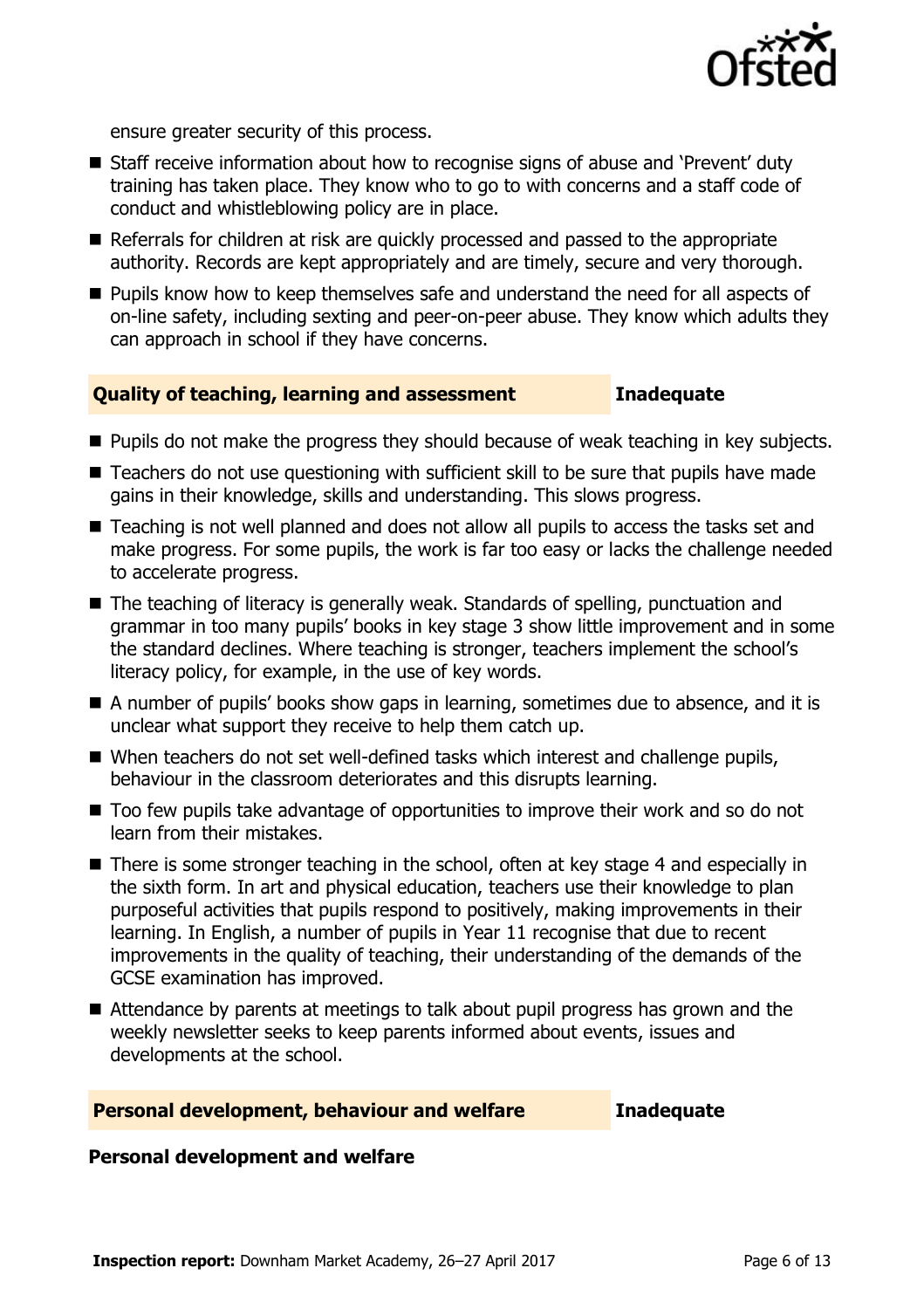

- The school's work to promote pupils' personal development and welfare is inadequate.
- **Pupils do not demonstrate resilience when faced with work that they cannot do. They** lose focus easily and do not make enough progress.
- Careers advice provided through the curriculum has not had its intended impact. Key stage 4 pupils said that there is no systematic support to help them make choices for the next stage of their lives. One pupil said, 'you have to ask if you need help'. Consequently, they are unclear as to the range of opportunities that exist for their next steps, including those provided by the school's sixth form, which few plan to join next year.
- The number of bullying or racist incidents recorded is low. The use of homophobic or racist language is not tolerated by staff or by pupils.
- **Pupils say that bullying is rare and when it does happen teachers deal with it** effectively. Pupils said that if they had a problem they know who to approach to help them.
- Effective systems are in place to monitor the attendance and progress of pupils who attend alternative provision.
- Heads of house have established effective lines of communication with parents to ensure that parents are informed about issues regarding the welfare of pupils.

#### **Behaviour**

- The behaviour of pupils is inadequate. Too often, pupils' inappropriate and occasionally confrontational behaviour wastes valuable learning time. This is particularly evident at key stage 3.
- Teachers do not enforce the school behaviour policy consistently, and poor behaviour is not dealt with effectively. Some teachers do not have high expectations of how pupils should behave and ignore disruptive behaviour.
- Attendance is low and not improving. There are high numbers of pupils who do not attend school regularly and miss opportunities to learn and make progress.
- The attendance of disadvantaged pupils and those who have special educational needs and/or disabilities is significantly lower than average and is not improving.
- The school has introduced a new behaviour policy. Rates of exclusions recorded have reduced this academic year, but remain too high especially for disadvantaged pupils.
- The majority of pupils look smart in their uniforms and pupils' behaviour around the school is usually courteous and respectful both to each other and to adults.

#### **Outcomes for pupils Inadequate**

- $\blacksquare$  Pupils do not make the progress that they should from their starting points. This has been the case for the last three years.
- In 2016, GCSE results showed no signs of improvement. Pupils made progress that was well below the national average across most key subject areas, including English, mathematics and science. Current standards this year indicate that this low level of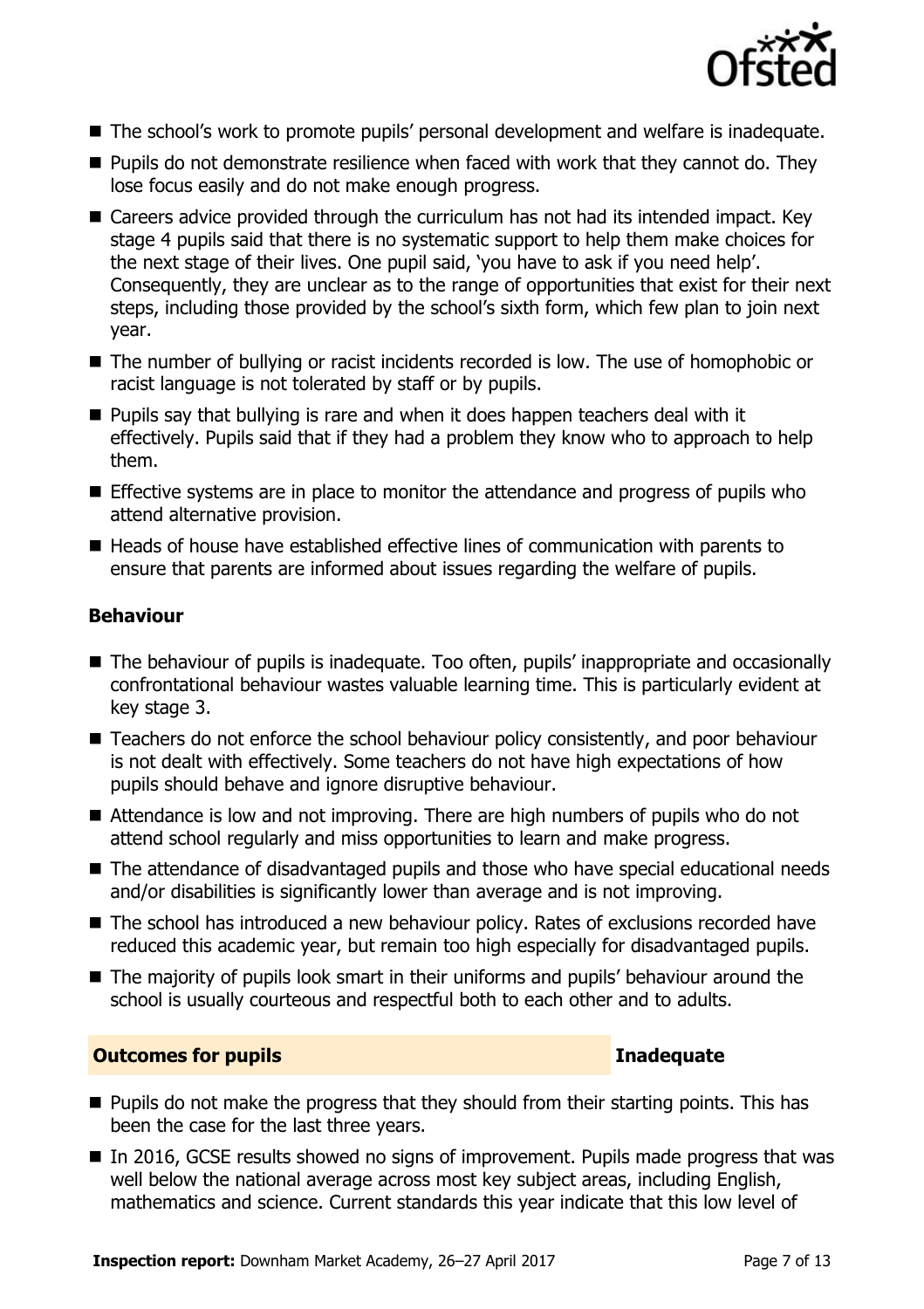

performance will be repeated.

- Disadvantaged pupils make significantly less progress than their peers, and this situation is not improving. The use of pupil premium funding is ineffective because it is not used to improve the progress of the pupils it is meant for.
- The use of the Year 7 catch-up funding, those funds allocated for pupils who have special educational needs and/or disabilities, is not monitored by leaders and governors. However, a number of Year 7 pupils have benefited from a reading programme and the small number of pupils who have special educational needs and/or disabilities continue to make progress in line with their peers.
- There is no effective strategy for improving the performance of the most able, so they too underperform and do not attain the highest grades or make the same progress as their peers.

#### **16 to 19 study programmes Good**

- $\blacksquare$  The leadership of the sixth form is very effective, which is why the provision and outcomes are so different to the rest of the school.
- $\blacksquare$  High-quality sixth-form teaching ensures that students achieve well. Students make progress that matches and sometimes exceeds national averages. In 2016, the progress in a broad range of vocational subjects was also in line with others nationally.
- Students say that their targets are ambitious but realistic. They are well monitored and supported if they start to fall behind.
- Teachers have good subject knowledge and this supports students in a number of subjects to make very good progress. Students work well together to deepen their understanding and engage wholeheartedly with their learning. They respond with confidence to questions and these responses generate interesting discussions.
- Students speak highly of the leadership of the sixth form and feel very well supported.
- Students say they receive excellent careers advice, including visits from external speakers and helpful advice when making university applications. In 2016, almost all students secured destinations that supported their chosen career pathways. This includes apprenticeship routes and university courses.
- Students spoke about a great range of extra-curricular activities on offer, including concerts, drama productions and leadership opportunities.
- Those who need to retake mathematics and English GCSE have a well-planned and resourced curriculum offer. Last year, results in these examinations showed progress that was at least in line with national averages.
- Work experience is a key part of the programmes of study and monitored by leaders. An example is the crèche run for two hours a week by the students taking a vocational course in health and social care.
- $\blacksquare$  Numbers attending the sixth form are reducing over time as internal applications from the school are falling but the number of students joining from other providers remains constant. A high proportion of students who join the sixth form stay on to complete their courses.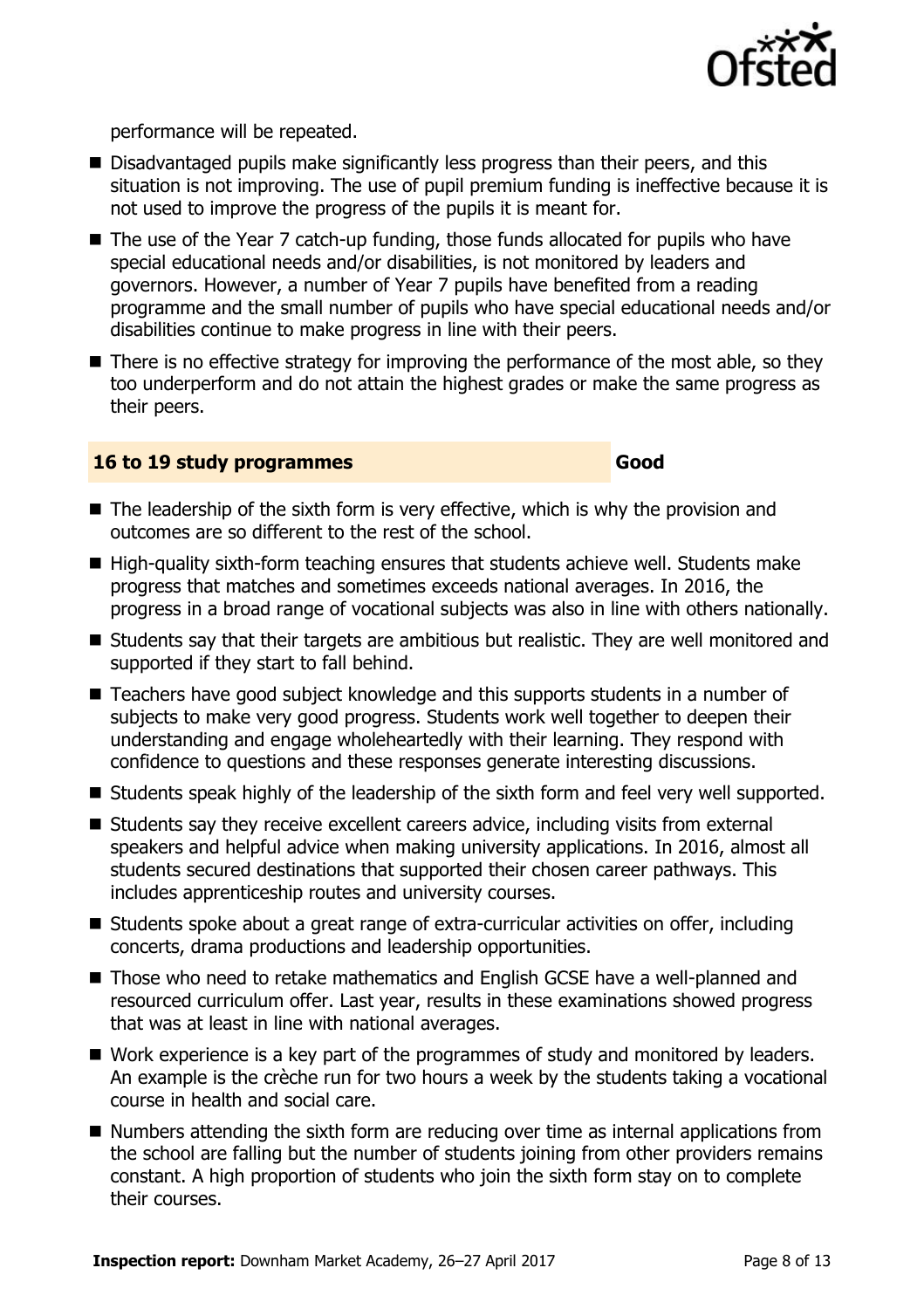

■ There is a calm and purposeful atmosphere in the building and students enjoy their sixth-form experience; they like the separate campus and the greater independence they are offered.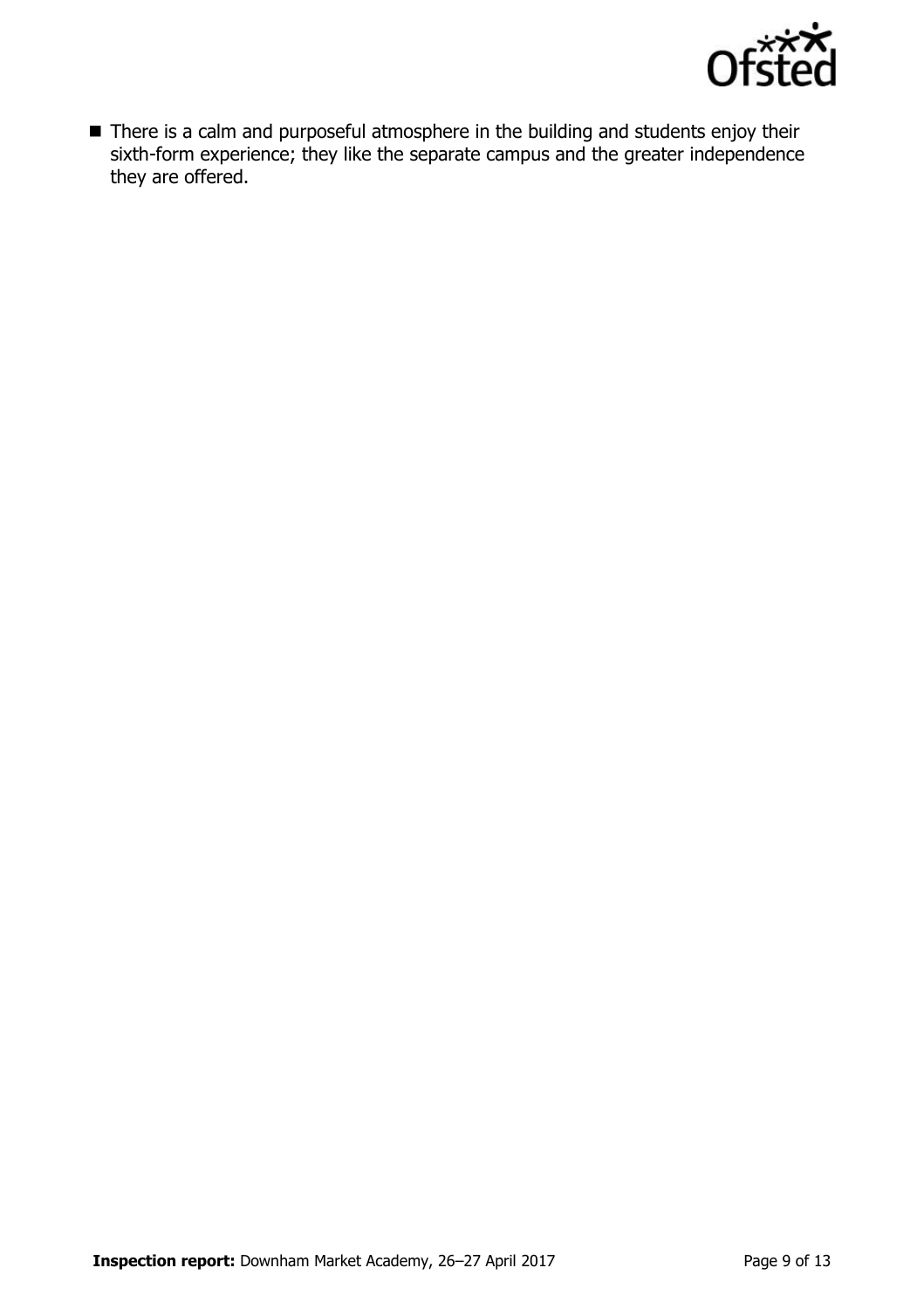

# **School details**

| Unique reference number | 139204         |
|-------------------------|----------------|
| Local authority         | <b>Norfolk</b> |
| Inspection number       | 10031393       |

This inspection of the school was carried out under section 5 of the Education Act 2005.

| Type of school                                           | Secondary                            |
|----------------------------------------------------------|--------------------------------------|
| School category                                          | Academy sponsor-led                  |
| Age range of pupils                                      | 11 to 18                             |
| Gender of pupils                                         | Mixed                                |
| Gender of pupils in 16 to 19 study<br>programmes         | Mixed                                |
| Number of pupils on the school roll                      | 1,369                                |
| Of which, number on roll in 16 to 19 study<br>programmes | 175                                  |
| Appropriate authority                                    | Academy trust                        |
| Chair                                                    | <b>Richard Bradley</b>               |
| Principal                                                | Philip Hearne                        |
| Telephone number                                         | 01366 389100                         |
| <b>Website</b>                                           | www.downhammarketacademy.co.uk       |
| Email address                                            | principal@downhammarketacademy.co.uk |
| Date of previous inspection                              | 19-20 March 2015                     |

### **Information about this school**

- The school does not comply with Department for Education guidance on what academies should publish about the curriculum, performance in 2016 and the impact of the use of funding for disadvantaged pupils and funding for Year 7 catch-up.
- The school is a larger-than-average secondary school with 16 to 19 provision.
- It became a member of the College of West Anglia Academy Trust (CWA Trust), a multi-academy trust in July 2013. The previous principal left recently and an interim principal has been in post since this time. The CWA Trust will withdraw from its role of sponsor once another sponsor is agreed with the regional schools commissioner.
- The proportion of pupils who are disadvantaged and are therefore supported by the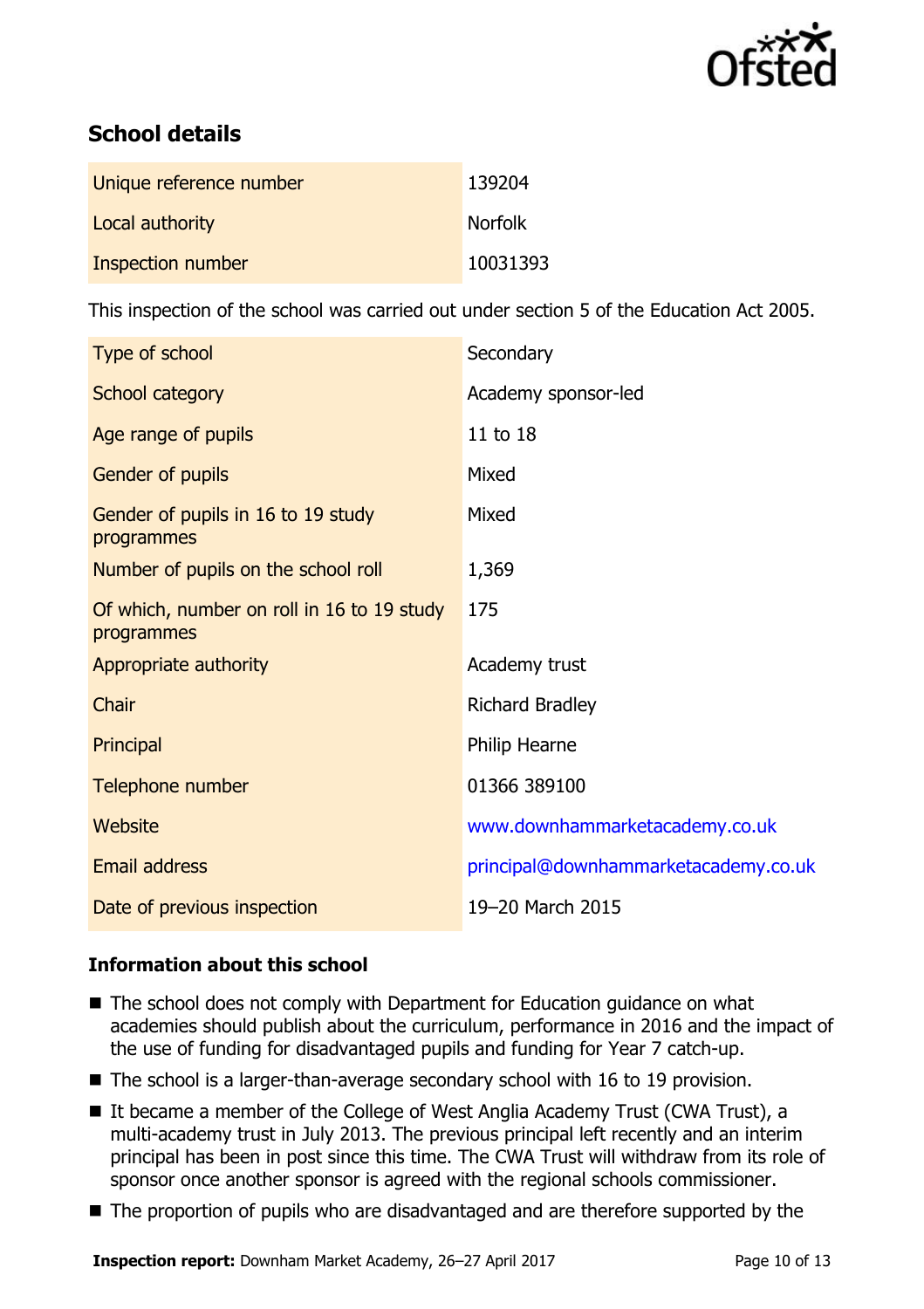

pupil premium is slightly lower than average.

- Following the issue of a pre-termination warning notice letter from the regional schools commissioner, the trust has decided to withdraw from sponsoring the school as soon as a new sponsor is agreed.
- The majority of pupils in the school are White British. The proportions of pupils who speak English as an additional language and those from minority ethnic groups are below national averages.
- The proportions of pupils who have special educational needs and/or disabilities are below average. The numbers of pupils who have a statement of special educational needs, and/or an education, health and care plan are higher than the national average.
- A few pupils attend vocational courses at the College of West Anglia, the Attleburgh Specialist Resource Base, Dance East Centre and work experience arranged through the 'World of Work'.
- $\blacksquare$  The school met the current government floor standards in 2016, which set minimum expectations for pupils' attainment and progress.
- The sixth form is located on a separate site to the rest of the school. There is very little interaction between the pupils at the school and the students in the sixth form.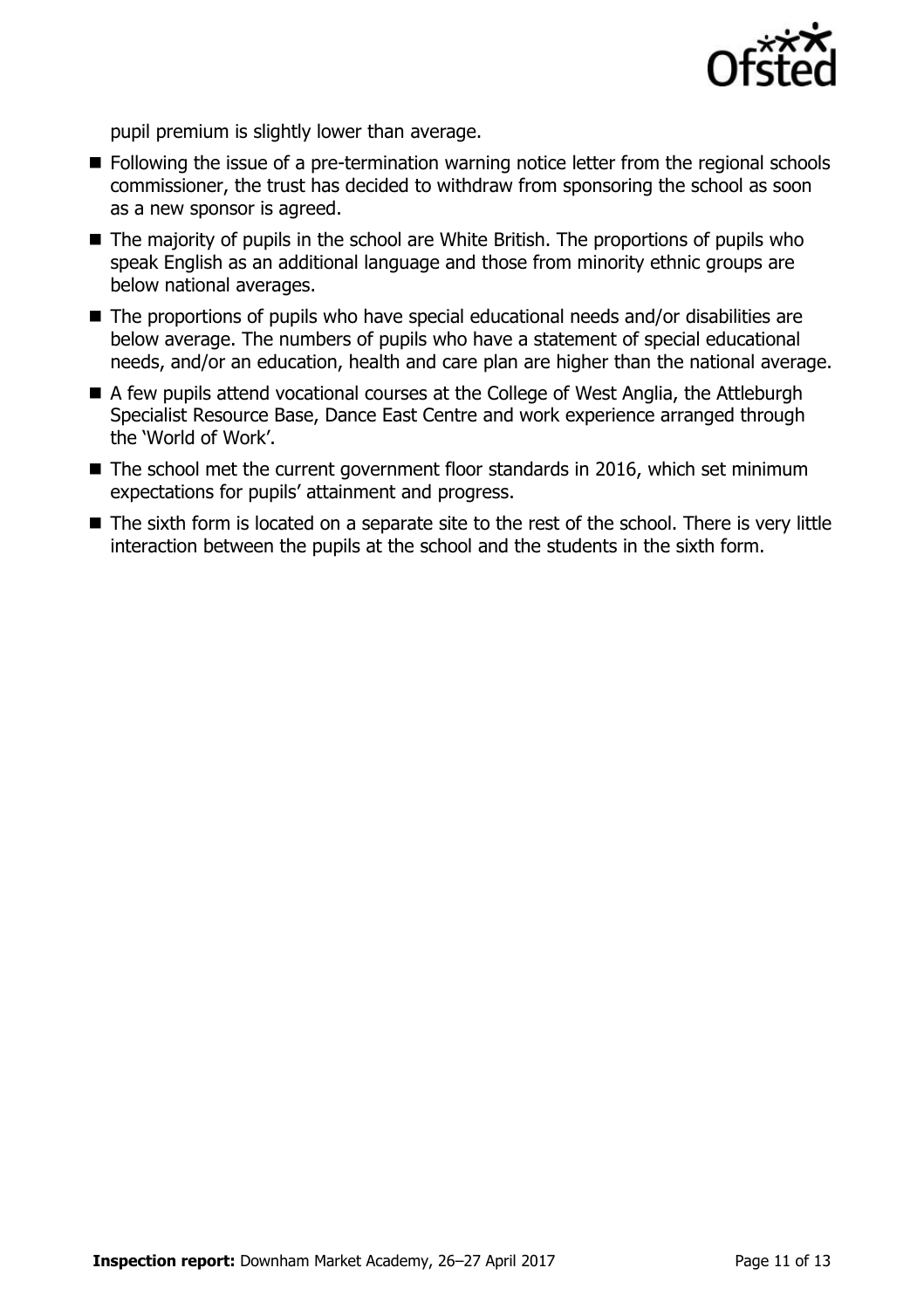

# **Information about this inspection**

- **Inspectors observed teaching and learning across subjects and year groups in 50** lessons, or parts of lessons, and listened to four pupils read. A small number of observations were undertaken jointly with members of the senior leadership team.
- Inspectors spoke to pupils in lessons and looked at their work. They met with pupils formally and spoke informally to them at break and lunchtime. The behaviour and conduct of pupils was observed throughout the school day.
- The inspection team considered a range of documents including the school action plan; policies; senior leaders' evaluations of the schools' performance relating to current standards; pupils' progress, behaviour and attendance; and safeguarding.
- Meetings were held with the interim principal, senior and middle leaders, teachers and governors, including the chair of governors and representatives from the trust.
- In addition, inspectors took account of 10 responses to Parent View and eight written responses from parents.
- There were no responses to the staff questionnaire.
- There were no responses to the pupil questionnaire.

#### **Inspection team**

| Kay Leach, lead inspector | Ofsted Inspector |
|---------------------------|------------------|
| <b>Sally Pemberton</b>    | Ofsted Inspector |
| Helen Loughran            | Ofsted Inspector |
| <b>Simon Bell</b>         | Ofsted Inspector |
| Nicola Hood               | Ofsted Inspector |